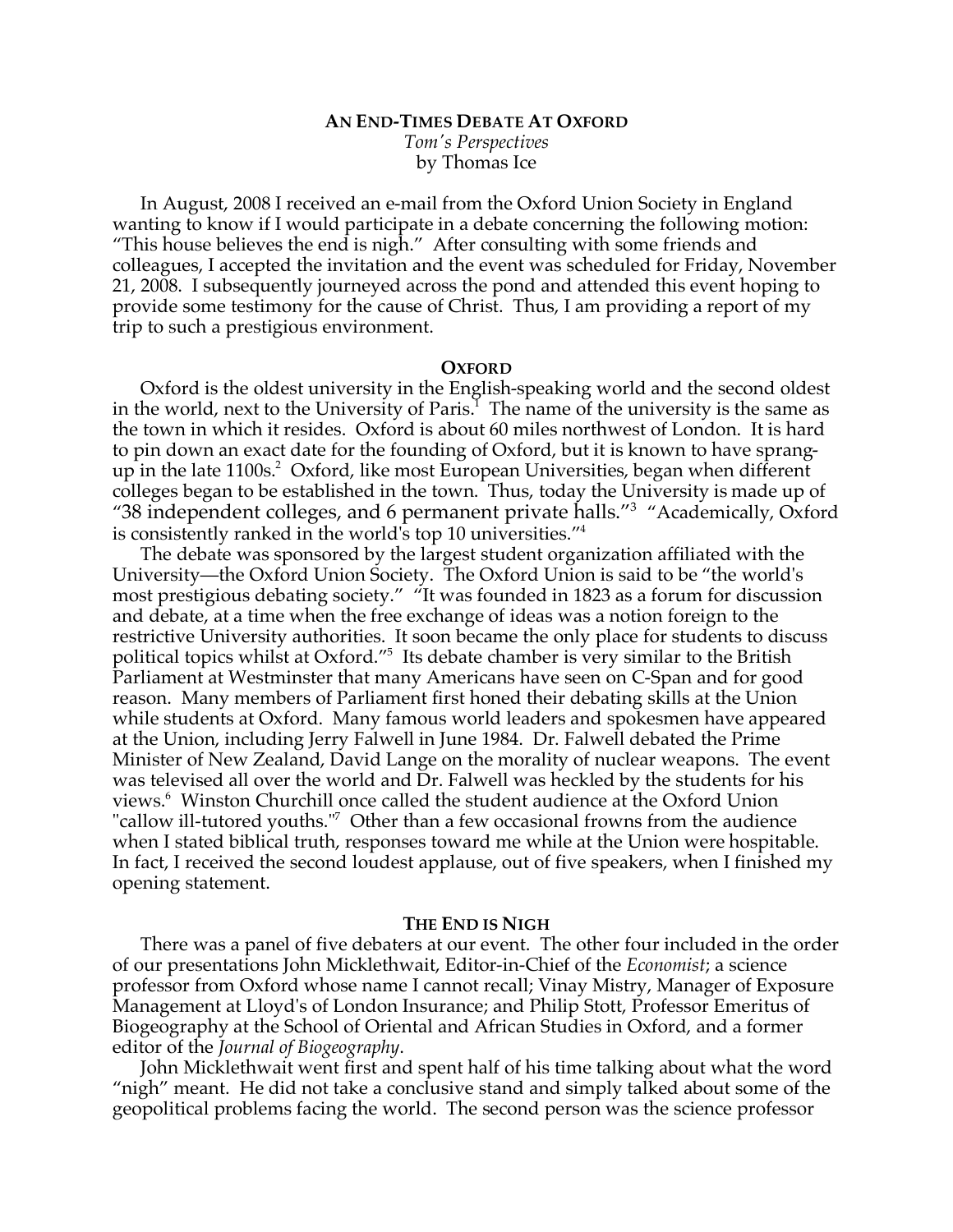who spoke about some of the problems the world faces from a scientific perspective, but did not really draw any conclusions. I was third the third speaker. Number four was Vinay Mistry from Lloyd's of London who spoke about some of the great risks the world faces from an insurance perspective, including the threat of global warming. The final spokesman was Philip Stott who thought the greatest threat to the human race was still an epidemic of some disease. Stott also ripped global warming and said as a liberal he was embarrassed that fellow liberals have fallen for the greatest hoax of all time. He hoped that in the next decade that issue would fade into the background and we could get on to more important things. He received the loudest applause.

# **SECULAR APOCALYPTICISM**

No surprisingly, I was the only one advocating a biblical perspective concerning the question. The rest took a secular approach to doomsday that is often called secular apocalypticism. This view arose shortly after the development of nuclear weapons and holds that man is now capable of destroying himself. Previously, Armageddon had been seen as a religious issue, but now man has supposedly evolved to the point where he could now destroy the world. The invitation letter from the Oxford Union included the following statement from the perspective of secular apocalypticism:

The development of nuclear power and threat of nuclear war partially caused the conception of the Doomsday Clock in 1947, which now reaches perilously close to midnight of mankind. Since then, the potential dangers facing humanity have grown to include the specter of environmental catastrophe; . . . the risks of climate change—indeed, some suggest human civilization is poised to change utterly out of recognition as a result. . . . the economic risks of "Peak Oil" may strike at the very heart of modern society; our reliance on petrochemical goods and services ties us to a continually growing consumption of oil, one which we may not be able to continue—and one endangered by instability in the Middle East. It is thus no surprise that in these threats many see the end of the world. $8$ 

As I noted in the debate, the problem with secular apocalypticism is that it leaves God out and exalts fallen mankind. Therefore, there is no basis in truth to evaluate anything that is happening today and certainly no way to know if the end is nigh.

# **A BIBLICAL PERSPECTIVE**

An abbreviated version of my input at the debate went something like this: We all want to survive! In order to survive we have to have hope. The Bible provides hope based upon reality. The Bible, which is God's revelation to mankind, tells us who we are, where we came from, and where we are going. God's revelation in the Bible is totally unique. All other religions in the world are based upon a philosophy or ethics and are not grounded in historical reality. The Bible certainly has a philosophy or theology and it clearly has ethics, but the Bible claims to be God's revelation to mankind, thus it is rooted and grounded in history. If God did not create the heavens and the earth in six days, if Adam did not fall into sin, if the global flood did not occur, if the call of Abraham and the Exodus did not happen, if Jesus Christ did not live, die, rise from the dead and promise to return, then you can take your Bible and throw it in the nearest recycling bin. BUT THESE THINGS DID OCCUR!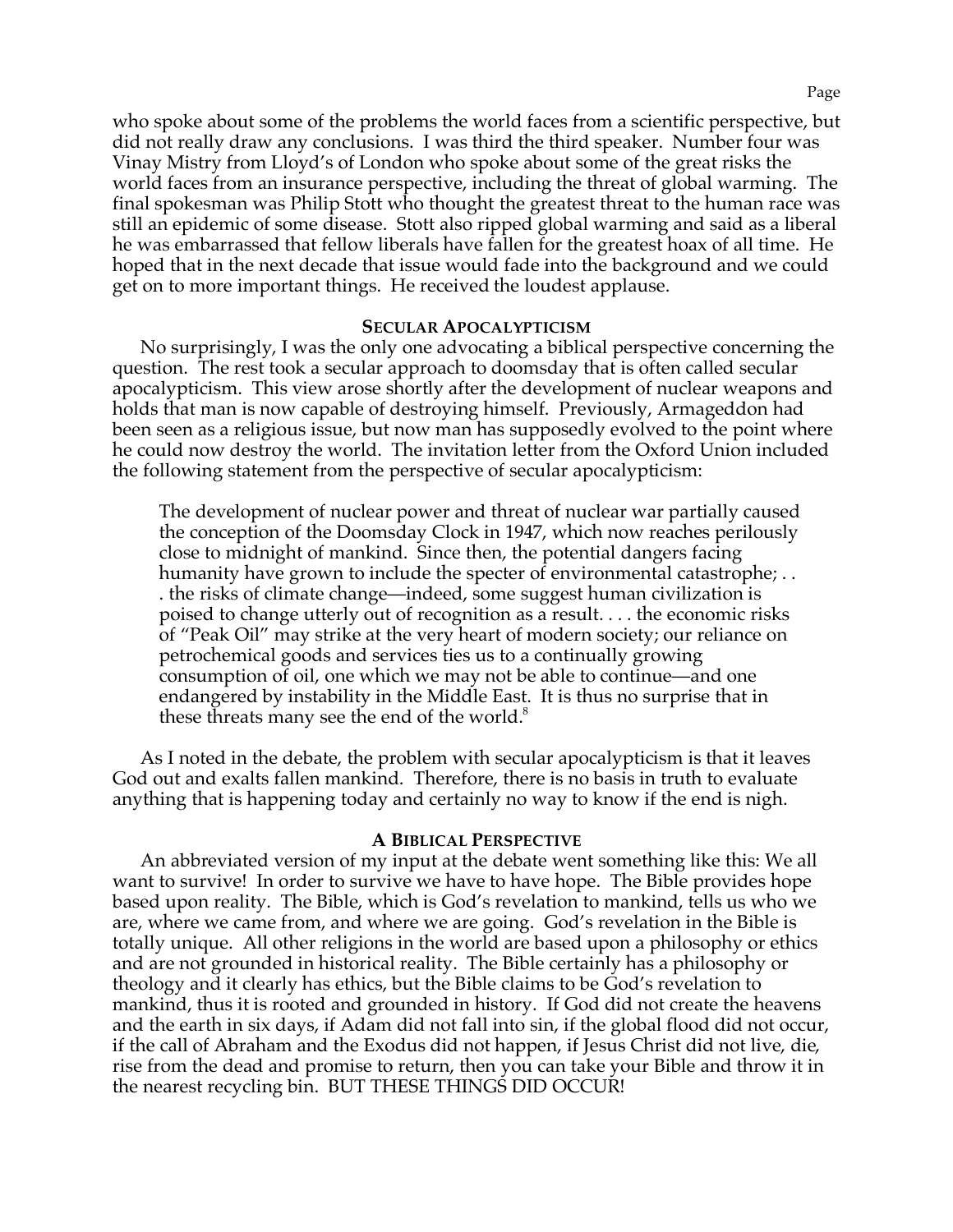How does the past relate to the future? Prophecy is history written in advance. About a third of the Bible was prophecy when it was written. About half of prophecy was fulfilled at Christ's first coming and half will be fulfilled in the future. Just as there were over 100 specific prophecies fulfilled by Jesus at His first coming, including His place of birth, what Jewish tribe He would descend from, even the time in history when He would show up according to Daniel 9:24–27. Bible prophecy painted a profile of what the Messiah would look like in history and Jesus of Nazareth fulfilled those prophecies in history.

Since the prophecies of Christ's first coming were fulfilled literally and historically, so also will the prophecies surrounding His second coming. Therefore, one who studies the Bible is able to develop a profile of what things will be like before Christ returns. First, the next event on the prophetic calendar is the rapture of the Church when genuine believers in Christ will disappear from planet earth and be taken to heaven. Then, after the rapture, a seven-year period known as the tribulation will take place and there are hundreds of biblical passages that speak of that time. Even today we see signs that God is preparing the world for that time.

Tonight I want to call our attention to three major indicators that the end is nigh. First is the reestablishment of the nation of Israel. No other people in the history of the world have ever been removed from their homeland, scattered across the globe, maintained their ethnic identity, and then returned to their original homeland. No one has ever done this except Israel, God's nation. Second, for the first time in history, we are seeing that Globalism is actually being implemented in our own day. The Bible predicts a global government during the tribulation. Third, the rise of the European Union appears to be a forerunner to a revived Roman Empire that Daniel and Revelation predict will be the center of the coming global government.

#### **CONCLUSION**

As the night progressed, I was able to briefly state the gospel to my fellow debaters and audience. We fielded a number of questions from the audience and had some give and take between the five panelists. Overall the tone was one of politeness even though some of the students made faces when I would state clear biblical truth about man's fallen nature, the gospel, and specific prophecies. I was able to talk with and share the gospel with the other debaters and many students for two hours after the debate. I don't know how often there is a gospel witness at Oxford in the days in which we live, but I am thankful for this opportunity to spread a little light in these last days. Maranatha!

# **ENDNOTES**

<sup>&</sup>lt;u>-</u><br><sup>1</sup> Wikipedia, "University of Oxford."

<sup>&</sup>lt;sup>2</sup> Wikipedia, "University of Oxford."

<sup>&</sup>lt;sup>3</sup> Wikipedia, "University of Oxford." "A Permanent Private Hall at the University of Oxford is an educational institution within the university—not as a constituent college, but able to present students for Oxford University degrees." Wikipedia, "Permanent Private Hall."<br><sup>4</sup> Wikipedia, "University of Oxford."

<sup>&</sup>lt;sup>5</sup> From the Oxford Union's website, www.oxford-union.org/about\_us.<br><sup>6</sup> John Corry, "Falwell in Debate on Nuclear Weanons." *The New York* 7

<sup>&</sup>lt;sup>6</sup> John Corry, "Falwell in Debate on Nuclear Weapons," The New York Times (June 20, 1985;

www.nytimes.com).